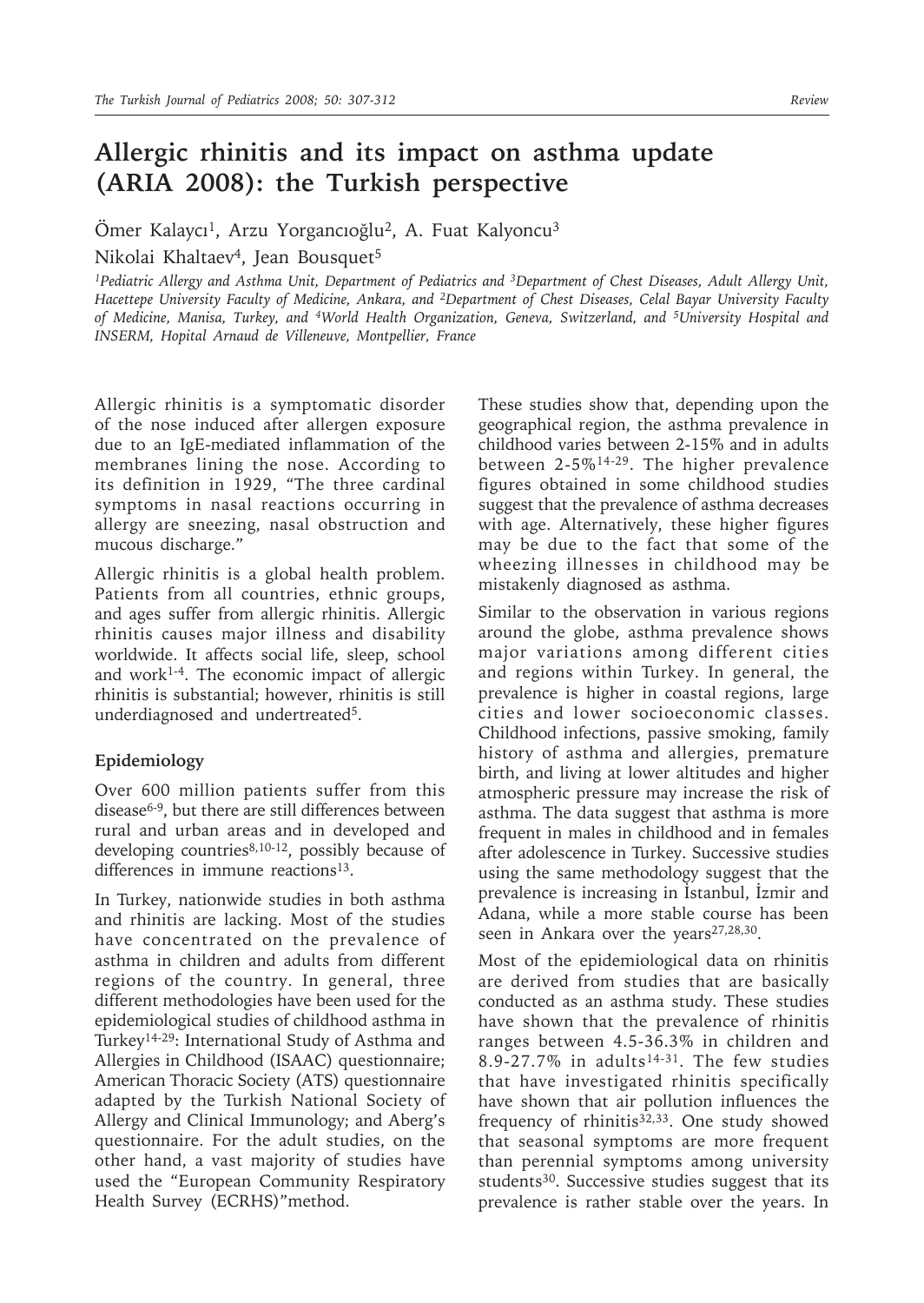strong support of the ARIA (Allergic Rhinitis and its Impact on Asthma) concept, these studies have also shown that the prevalence of rhinitis in asthmatic patients approaches 100%, whereas the prevalence of asthma in patients with rhinitis is around 50%.

Using another approach, some studies have investigated the prevalence of atopy and asthma in more than three million Turkish immigrants living in Europe. These studies suggest that the prevalence rates are lower in children of this population compared to native Europeans, whereas atopy spectrum in adults is similar between the two populations<sup>34-37</sup>.

## **ARIA Update**

In 1999, during the ARIA World Health Organization (WHO) workshop, an evidencebased document was produced using an extensive review of the literature available up to December 199938. The statements of evidence for the development of ARIA have followed WHO rules and were based on those of Shekelle et al.39.

The ARIA document was intended to be state-of-the-art for the specialist as well as for the general practitioner and other health care professionals:

- To update their knowledge of allergic rhinitis.
- To highlight the impact of allergic rhinitis on asthma.
- To provide an evidence-based documented revision on the diagnosis methods.
- To provide an evidence-based revision on the treatments available.
- To propose a stepwise approach to the management of the disease.

However, an update of the ARIA guidelines was needed because:

- A large number of papers have been published within the past seven years extending our knowledge40-45.
- The ARIA classification was proposed by an expert group and needed to be validated in terms of classification and management<sup>38</sup>. New studies showed consistently that "intermittent" and "persistent" are not synonymous with "seasonal" and "perennial"<sup>46,47</sup>. There are

now several reports which have validated this classification<sup>48,49</sup>, although some authors proposed to extend the severity of allergic rhinitis to three levels<sup>50,51</sup>. However, since this would not lead to a difference in treatment, the ARIA experts proposed to continue to classify the severity of rhinitis into "mild" and "moderate/severe".

- New methods of diagnosis have been proposed for allergic and non-allergic rhinitis52-55. The diagnosis of allergic rhinitis is often easy, but in some cases it may cause problems and many patients are still under-diagnosed, often because they do not perceive the symptoms of rhinitis as a disease.
- Moreover, there were gaps in our knowledge in the first ARIA document, which were more recently approached. These include:
	- o Some aspects of treatment like complementary and alternative medicine41.
	- o Sports and rhinitis in athletes<sup>42,56,57</sup>.
	- o Rhinitis and its links with asthma in children58-62.

The ARIA update was started in 2004. Several chapters of ARIA were extensively reviewed using the Shekelle evidence-based model, and papers were published in peer-reviewed journals: tertiary prevention of allergy, complementary and alternative medicine, pharmacotherapy and anti-IgE treatment, allergen-specific immunotherapy, links between rhinitis and asthma, and mechanisms of rhinitis<sup>40-45</sup>. There was then a need for a global document that would highlight the interactions between the upper and the lower airways including diagnosis, epidemiology, common risk factors, management and prevention. Moreover, the allergy perspective should also be targeted to developing countries<sup>63,64</sup>. The ARIA 2008 update has been recently published<sup>65</sup>.

The grading of evidence and recommendation for management evidence-based system of the ARIA 2008 update does not use the GRADE (Grading of Recommendations Assessment, Development and Evaluation) approach<sup>66,67</sup>. It is expected that some of the recommendations offered by the 2008 ARIA update may differ when the GRADE approach is achieved.

A large list of treatments was considered in the ARIA 2008 update65. Concerning pharmacologic treatments, intra-nasal corticosteroids are the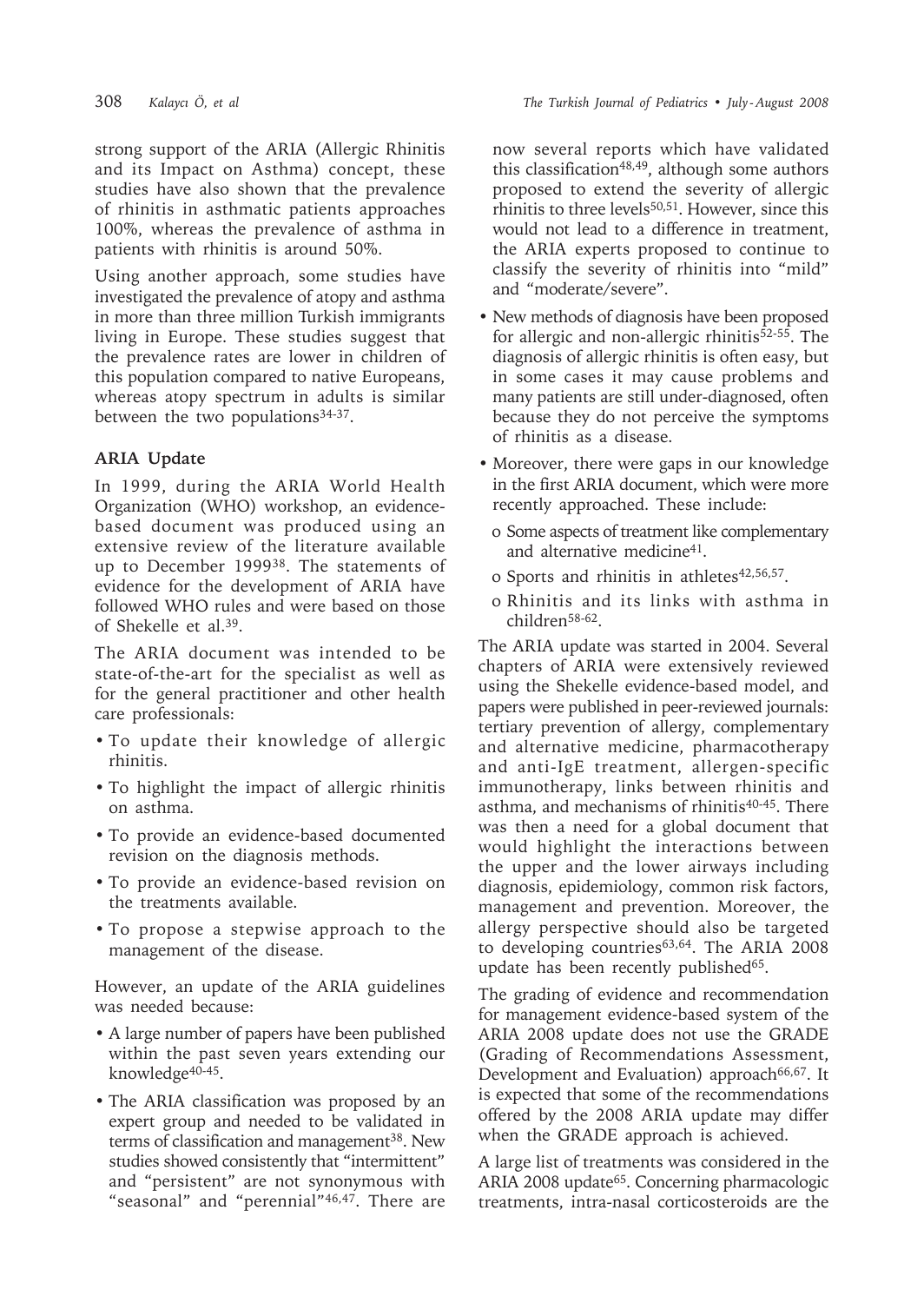first-line therapy in patients with moderate to severe disease and are also effective on ocular symptoms $68$ , H<sub>1</sub>-antihistamines are important treatments for all patients, and leukotriene receptor antagonists are particularly important for patients with rhinitis and asthma69,70. On the other hand, tertiary prevention of allergy is still a matter of debate since clinical trials do not usually show any efficacy of single allergen avoidance measures<sup>40</sup>. Sublingual immunotherapy has proven to be a safe and effective treatment71-74 but clinical trials need to be standardized75,76. An algorithm of the management of allergic rhinitis is provided (Fig. 1). However, there is a continuous progress in our understanding of the mechanisms of allergic rhinitis and novel treatment approaches are constantly published<sup>77</sup>.

Non-allergic rhinitis is still a matter of discussion $^{78}$  and may pose some problems in treatment79.

Another important aspect of the ARIA was to consider comorbidities of allergic rhinitis, and in particular asthma. Epidemiologic studies have consistently shown that asthma and rhinitis often coexist in the same patients in every region of the world<sup>80,31</sup>. The vast majority of patients with asthma have rhinitis, but the prevalence of asthma in rhinitis patients still needs to be assessed83,84. The treatment of the nose does not considerably impact the lower airways, but there have been some compelling data suggesting that new studies with innovative methods need to be started<sup>85,86</sup>. Specific immunotherapy in patients with allergic rhinitis has a prolonged effect on the development of asthma when stopped<sup>87</sup>.

The perception of patients and physicians about the links between asthma and rhinitis varies between countries, but appears to be higher than expected88,89. However, the knowledge is not directly translated into practice since fewer



**Fig. 1.** Stepwise approach to the management of allergic rhinitis.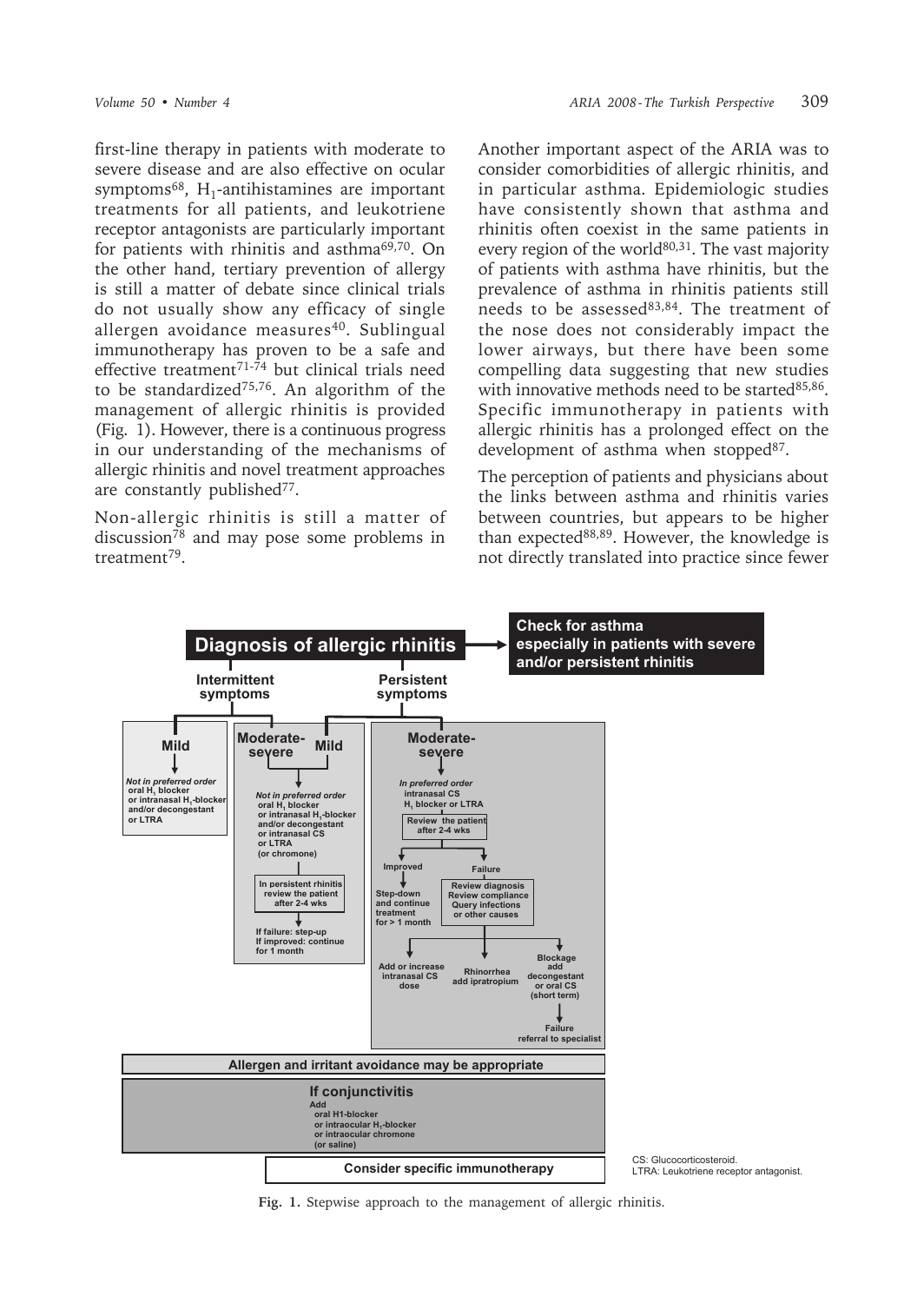physicians co-prescribe treatments for rhinitis and asthma in the same patient.

The recommendations of the ARIA workshop in 1999 are still valid<sup>38</sup>, and in particular, it is recommended that patients with allergic rhinitis, in particular if it is persistent, should be evaluated for asthma. Patients with asthma should be evaluated for rhinitis, and a combined strategy should be ideally used to treat the upper and lower airway diseases in terms of efficacy and safety.

## **REFERENCES**

- 1. Canonica GW, Bousquet J, Mullol J, Scadding GK, Virchow JC. A survey of the burden of allergic rhinitis in Europe. Allergy 2007; 62 (Suppl): 17-25.
- 2. van Oene CM, van Reij EJ, Sprangers MA, Fokkens WJ. Quality-assessment of disease-specific quality of life questionnaires for rhinitis and rhinosinusitis: a systematic review. Allergy 2007; 62: 1359-1371.
- 3. Schatz M. A survey of the burden of allergic rhinitis in the USA. Allergy 2007; 62 (Suppl): 9-16.
- 4. Walker S, Khan-Wasti S, Fletcher M, Cullinan P, Harris J, Sheikh A. Seasonal allergic rhinitis is associated with a detrimental effect on examination performance in United Kingdom teenagers: case-control study. J Allergy Clin Immunol 2007; 120: 381-387.
- 5. Maurer M, Zuberbier T. Undertreatment of rhinitis symptoms in Europe: findings from a cross-sectional questionnaire survey. Allergy 2007; 62: 1057-1063.
- 6. Bousquet J, Dahl R, Khaltaev N. Global alliance against chronic respiratory diseases. Allergy 2007; 62: 216-223.
- 7. Bousquet J, Khaltaev N. Global surveillance, prevention and control of chronic respiratory diseases. A comprehensive approach. Global Alliance against Chronic Respiratory Diseases. World Health Organization. ISBN 978 92 4 156346 8. 2007: 1-148.
- 8. Asher MI, Montefort S, Bjorksten B, et al. Worldwide time trends in the prevalence of symptoms of asthma, allergic rhinoconjunctivitis, and eczema in childhood: ISAAC Phases One and Three repeat multicountry cross-sectional surveys. Lancet 2006; 368: 733-743.
- 9. Ait-Khaled N, Odhiambo J, Pearce N, et al. Prevalence of symptoms of asthma, rhinitis and eczema in 13- to 14-year-old children in Africa: the International Study of Asthma and Allergies in Childhood Phase III. Allergy 2007; 62: 247-258.
- 10. Pekkarinen PT, von Hertzen L, Laatikainen T, et al. A disparity in the association of asthma, rhinitis, and eczema with allergen-specific IgE between Finnish and Russian Karelia. Allergy 2007; 62: 281-287.
- 11. Majkowska-Wojciechowska B, Pelka J, Korzon L, et al. Prevalence of allergy, patterns of allergic sensitization and allergy risk factors in rural and urban children. Allergy 2007; 62: 1044-1050.
- 12. Viinanen A, Munhbayarlah S, Zevgee T, et al. The protective effect of rural living against atopy in Mongolia. Allergy 2007; 62: 272-280.
- 13. van Ree R, Yazdanbakhsh M. Allergic disorders in African countries: linking immunology to accurate phenotype. Allergy 2007; 62: 237-246.
- 14. Kalyoncu AF, Selcuk ZT, Karakoca Y, et al. Prevalence of childhood asthma and allergic diseases in Ankara, Turkey. Allergy 1994; 49: 485-488.
- 15. Kucukoduk S, Aydin M, Cetinkaya F, Dinc H, Gurses N, Saraclar Y. The prevalence of asthma and other allergic diseases in a province of Turkey. Turk J Pediatr 1996; 38: 149-153.
- 16. Selcuk ZT, Caglar T, Enunlu T, Topal T. The prevalence of allergic diseases in primary school children in Edirne, Turkey. Clin Exp Allergy 1997; 27: 262-269.
- 17. Karaman O, Turkmen M, Uzuner N. Allergic disease prevalence in Izmir. Allergy 1997; 52: 689-690.
- 18. Saraclar Y, Sekerel BE, Kalayci O, et al. Prevalence of asthma symptoms in school children in Ankara, Turkey. Respir Med 1998; 92: 203-207.
- 19. Celik G, Mungan D, Bavbek S. The prevalence of allergic diseases and atopy in Ankara, Turkey: a twostep population-based epidemiological study. J Asthma 1999; 36: 281-290.
- 20. Akcakaya N, Kulak K, Hassanzadeh A, Camcioglu Y, Cokugras H. Prevalence of bronchial asthma and allergic rhinitis in Istanbul school children. Eur J Epidemiol 2000; 16: 693-699.
- 21. Turktas I, Selcuk ZT, Kalyoncu AF. Prevalence of asthma-associated symptoms in Turkish children. Turk J Pediatr 2001; 43: 1-11.
- 22. Ece A, Ceylan A, Saraclar Y, Saka G, Gurkan F, Haspolat K. Prevalence of asthma and other allergic disorders among schoolchildren in Diyarbakir, Turkey. Turk J Pediatr 2001; 43: 286-292.
- 23. Saraclar Y, Kuyucu S, Tuncer A, Sekerel B, Sackesen C, Kocabas C. Prevalence of asthmatic phenotypes and bronchial hyperresponsiveness in Turkish schoolchildren: an International Study of Asthma and Allergies in Childhood (ISAAC) phase 2 study. Ann Allergy Asthma Immunol 2003; 91: 477-484.
- 24. Demir AU, Karakaya G, Bozkurt B, Sekerel BE, Kalyoncu AF. Asthma and allergic diseases in schoolchildren: third cross-sectional survey in the same primary school in Ankara, Turkey. Pediatr Allergy Immunol 2004; 15: 531-538.
- 25. Bayram I, Guneser-Kendirli S, Yilmaz M, Altintas DU, Alparslan N, Bingol-Karakoc G. The prevalence of asthma and allergic diseases in children of school age in Adana in southern Turkey. Turk J Pediatr 2004; 46: 221-225.
- 26. Dinmezel S, Ogus C, Erengin H, Cilli A, Ozbudak O, Ozdemir T. The prevalence of asthma, allergic rhinitis, and atopy in Antalya, Turkey. Allergy Asthma Proc 2005; 26: 403-409.
- 27. Demir E, Tanac R, Can D, Gulen F, Yenigun A, Aksakal K. Is there an increase in the prevalence of allergic diseases among schoolchildren from the Aegean region of Turkey? Allergy Asthma Proc 2005; 26: 410-414.
- 28. Ones U, Akcay A, Tamay Z, Guler N, Zencir M. Rising trend of asthma prevalence among Turkish schoolchildren (ISAAC phases I and III). Allergy 2006; 61: 1448-1453.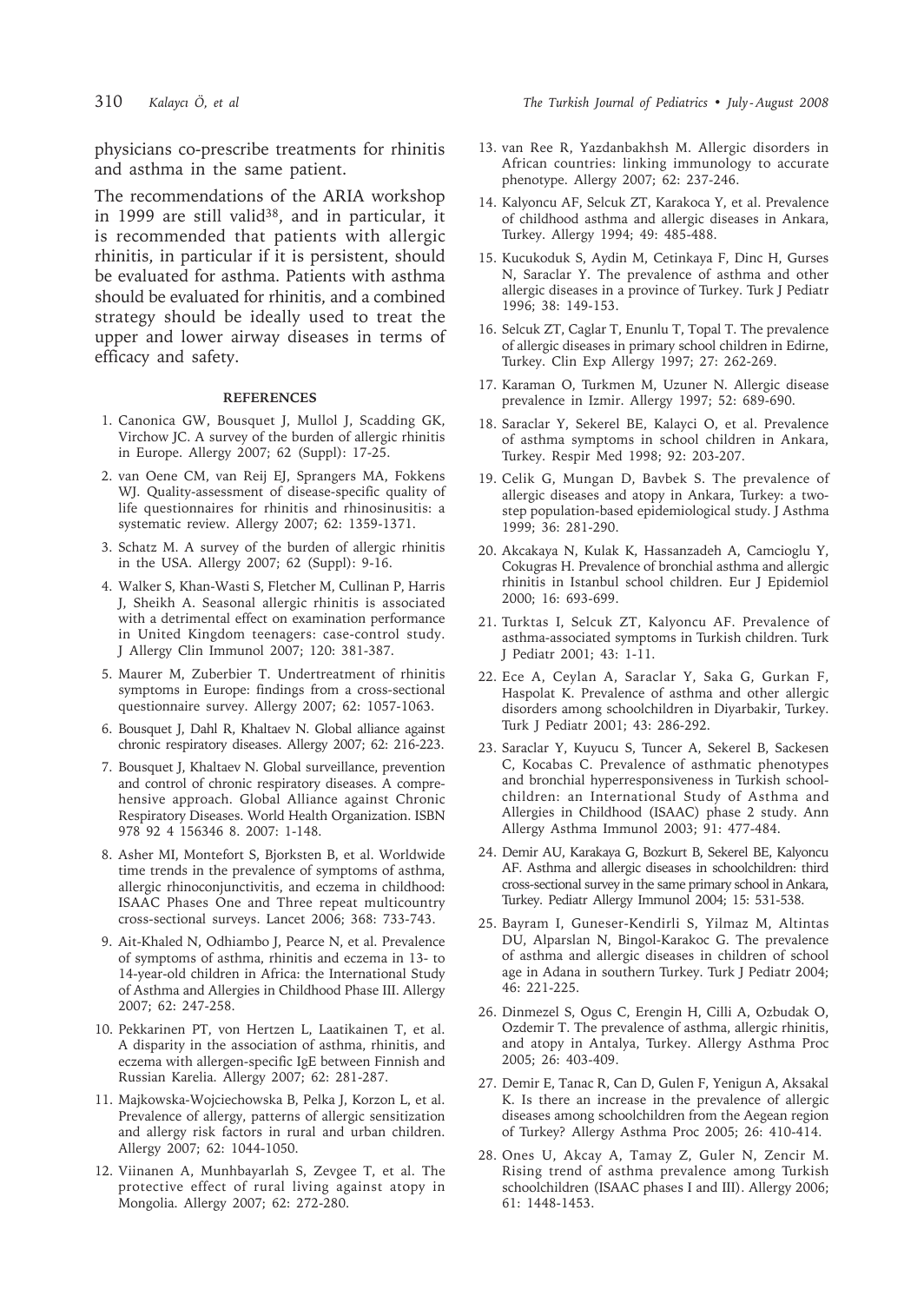- 29. Kurt E, Metintaş S, Başyiğit İ, et al. Prevalence and risk factors of allergies in Turkey (PARFAIT Study): results of a multicentric cross-sectional study in children. Pediatr Allergy Immunol 2007; 18: 566-574.
- 30. Kalyoncu AF, Demir AU, Ozcakar B, Bozkurt B, Artvinli M. Asthma and allergy in Turkish university students: two cross-sectional surveys 5 years apart. Allergol Immunopathol (Madr) 2001; 29: 264-271.
- 31. Kuyucu S, Saraçlar Y, Tuncer A, et al. Epidemiologic characteristics of rhinitis in Turkish children: the International Study of Asthma and Allergies in Childhood (ISAAC) phase 2. Pediatr Allergy Immunol 2006; 17: 269-277
- 32. Keleş N, Ilicali C. The impact of outdoor pollution on upper respiratory diseases. Rhinology 1998; 36: 24-27.
- 33. Keles N, Ilicali OC, Deger K. Impact of air pollution on prevalence of rhinitis in Istanbul. Arch Environ Health 1999; 54: 48-51.
- 34. Kalyoncu AF, Stalenheim G. Survey on the allergic status in a Turkish population in Sweden. Allergol Immunopathol (Madr) 1993; 21: 11-14.
- 35. Kabesch M, Schaal W, Nicolai T, von Mutius E. Lower prevalence of asthma and atopy in Turkish children living in Germany. Eur Respir J 1999; 13: 577-582.
- 36. Hjern A, Haglund B, Hedlin G. Ethnicity, childhood environment and atopic disorder. Clin Exp Allergy 2000; 30: 521-528.
- 37. Tobias A, Soriano JB, Chinn S, Anto JM, Sunyer J, Burney P; European Community Respiratory Health Survey. Symptoms of asthma, bronchial responsiveness and atopy in immigrants and emigrants in Europe. European Community Respiratory Health Survey. Eur Respir J 2001; 18: 459-465.
- 38. Bousquet J, Van Cauwenberge P, Khaltaev N. Allergic rhinitis and its impact on asthma. J Allergy Clin Immunol 2001; 108 (Suppl): S147-334.
- 39. Shekelle PG, Woolf SH, Eccles M, Grimshaw J. Clinical guidelines: developing guidelines. BMJ 1999; 318: 593-596.
- 40. Custovic A, Wijk RG. The effectiveness of measures to change the indoor environment in the treatment of allergic rhinitis and asthma: ARIA update (in collaboration with GA(2)LEN). Allergy 2005; 60: 1112-1115.
- 41. Passalacqua G, Bousquet PJ, Carlsen KH, et al. ARIA update: I--Systematic review of complementary and alternative medicine for rhinitis and asthma. J Allergy Clin Immunol 2006; 117: 1054-1062.
- 42. Bonini S, Bonini M, Bousquet J, et al. Rhinitis and asthma in athletes: an ARIA document in collaboration with GA2LEN. Allergy 2006; 6: 681-692.
- 43. Bousquet J, van Cauwenberge P, Ait Khaled N, et al. Pharmacologic and anti-IgE treatment of allergic rhinitis ARIA update (in collaboration with GALEN). Allergy 2006; 61: 1086-1096.
- 44. Passalacqua G, Durham SR. Allergic rhinitis and its impact on asthma update: allergen immunotherapy. J Allergy Clin Immunol 2007; 119: 881-891.
- 45. Cruz AA, Popov T, Pawankar R, et al. Common characteristics of upper and lower airways in rhinitis and asthma: ARIA update, in collaboration with GA(2)LEN. Allergy 2007; 62 (Suppl): 1-41.
- 46. Bauchau V, Durham SR. Prevalence and rate of diagnosis of allergic rhinitis in Europe. Eur Respir J 2004; 24: 758-764.
- 47. Demoly P, Allaert FA, Lecasble M, Bousquet J. Validation of the classification of ARIA (allergic rhinitis and its impact on asthma). Allergy 2003; 58: 672-675.
- 48. Bachert C, van Cauwenberge P, Olbrecht J, van Schoor J. Prevalence, classification and perception of allergic and nonallergic rhinitis in Belgium. Allergy 2006; 61: 693-698.
- 49. Todo-Bom A, Loureiro C, Almeida MM, et al. Epidemiology of rhinitis in Portugal: evaluation of the intermittent and the persistent types. Allergy 2007; 62: 1038-1043.
- 50. Van Hoecke H, Vastesaeger N, Dewulf L, De Bacquer D, van Cauwenberge P. Is the allergic rhinitis and its impact on asthma classification useful in daily primary care practice? J Allergy Clin Immunol 2006; 118: 758-759.
- 51. Valero A, Ferrer M, Sastre J, et al. A new criterion by which to discriminate between patients with moderate allergic rhinitis and patients with severe allergic rhinitis based on the Allergic Rhinitis and its Impact on Asthma severity items. J Allergy Clin Immunol 2007; 120: 359-365.
- 52. Bousquet PJ, Combescure C, Neukirch F, et al. Visual analog scales can assess the severity of rhinitis graded according to ARIA guidelines. Allergy 2007; 62: 367-372.
- 53. Boot JD, de Kam ML, Mascelli MA, et al. Nasal nitric oxide: longitudinal reproducibility and the effects of a nasal allergen challenge in patients with allergic rhinitis. Allergy 2007; 62: 378-384.
- 54. Juniper EF, Riis B, Juniper BA. Development and validation of an electronic version of the Rhinoconjunctivitis Quality of Life Questionnaire. Allergy 2007; 62: 1091-1093.
- 55. Nizankowska-Mogilnicka E, Bochenek G, Mastalerz L, et al. Aspirin provocation tests for diagnosis of aspirin sensitivity. EAACI/GA2LEN guideline. Allergy 2007; 62: 1111-1118.
- 56. Bonini M, Lapucci G, Petrelli G, et al. Predictive value of allergy and pulmonary function tests for the diagnosis of asthma in elite athletes. Allergy 2007; 62: 1166-1170.
- 57. Bonini S, Rasi G, Brusasco V, et al. Nonspecific provocation of target organs in allergic diseases: EAACI-GA(2)LEN consensus report. Allergy 2007; 62: 683-694.
- 58. Burgess JA, Walters EH, Byrnes GB, et al. Childhood allergic rhinitis predicts asthma incidence and persistence to middle age: a longitudinal study. J Allergy Clin Immunol 2007; 120: 863-869.
- 59. Chatkin MN, Menezes AM, Victora CG, Barros FC. High prevalence of asthma in preschool children in Southern Brazil: a population-based study. Pediatric Pulm 2003; 35: 296-301.
- 60. Giovannini M, Agostoni C, Riva E, et al. A randomized prospective double blind controlled trial on effects of long-term consumption of fermented milk containing Lactobacillus casei in pre-school children with allergic asthma and/or rhinitis. Pediatr Res 2007; 62: 215-220.